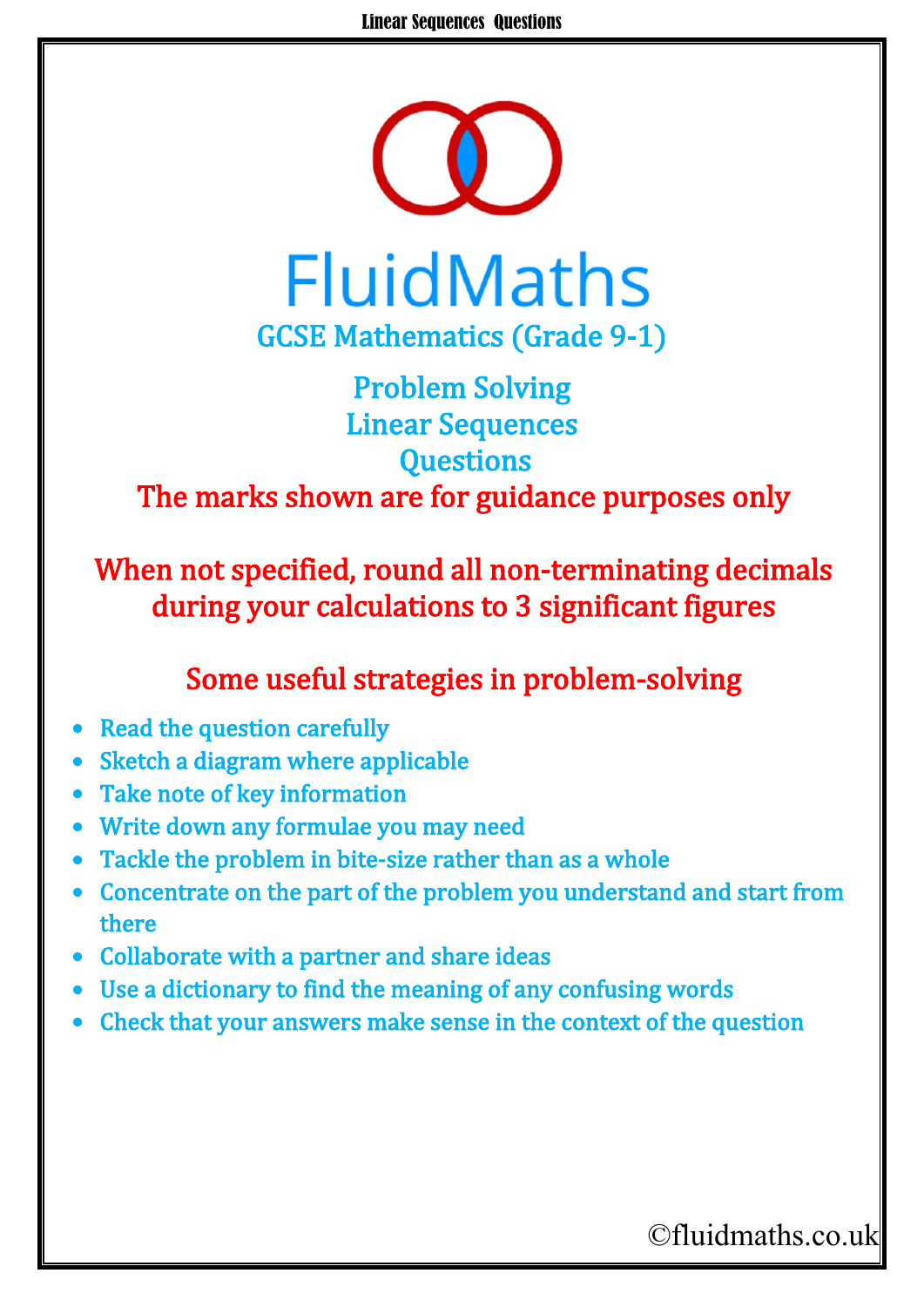| $\mathbf 1$    | Here are the first 4 terms of a sequence.                                     |  |  |
|----------------|-------------------------------------------------------------------------------|--|--|
|                |                                                                               |  |  |
|                | $\overline{3}'$ $\overline{7}'$ $\overline{11}'$ $\overline{15}$ "            |  |  |
|                | Show that the 20 <sup>th</sup> term of the sequence is $\frac{1}{79}$         |  |  |
|                | [4marks]                                                                      |  |  |
|                |                                                                               |  |  |
| 2 <sub>1</sub> | Here are the first 4 terms of a sequence                                      |  |  |
|                |                                                                               |  |  |
|                | $\frac{1}{4}$ , $\frac{1}{7}$ , $\frac{1}{10}$ , $\frac{1}{13}$               |  |  |
|                |                                                                               |  |  |
|                | Find the $30th$ term in the sequence                                          |  |  |
|                | <b>[3marks]</b>                                                               |  |  |
| 3 <sup>1</sup> | Here are the first 4 terms of a sequence                                      |  |  |
|                | 25, 19, 13, 7,                                                                |  |  |
|                | The 30 <sup>th</sup> term of the sequence is $k - 120$ .                      |  |  |
|                | Find the value of $k$                                                         |  |  |
|                | $[4$ marks $]$                                                                |  |  |
|                |                                                                               |  |  |
| 4              | Here are the first 4 terms of a linear sequence                               |  |  |
|                | $5 + x$ , $7 + 2x$ , $9 + 3x$ , $11 + 4x$ ,                                   |  |  |
|                | The 5 <sup>th</sup> term in the sequence is 3 times the 1 <sup>st</sup> term. |  |  |
|                | Calculate the value of $x$                                                    |  |  |
|                | [4marks]                                                                      |  |  |
| 5              | Here are the first three terms of a linear sequence.                          |  |  |
|                | $6x + 1$ , $4x - 1$ , $2x - 3$ ,                                              |  |  |
|                | Given that the $3^{rd}$ term in the sequence is 5 times the $4^{th}$          |  |  |
|                | term, what is the value of $x$ ?<br>[4marks]                                  |  |  |
|                |                                                                               |  |  |
|                |                                                                               |  |  |